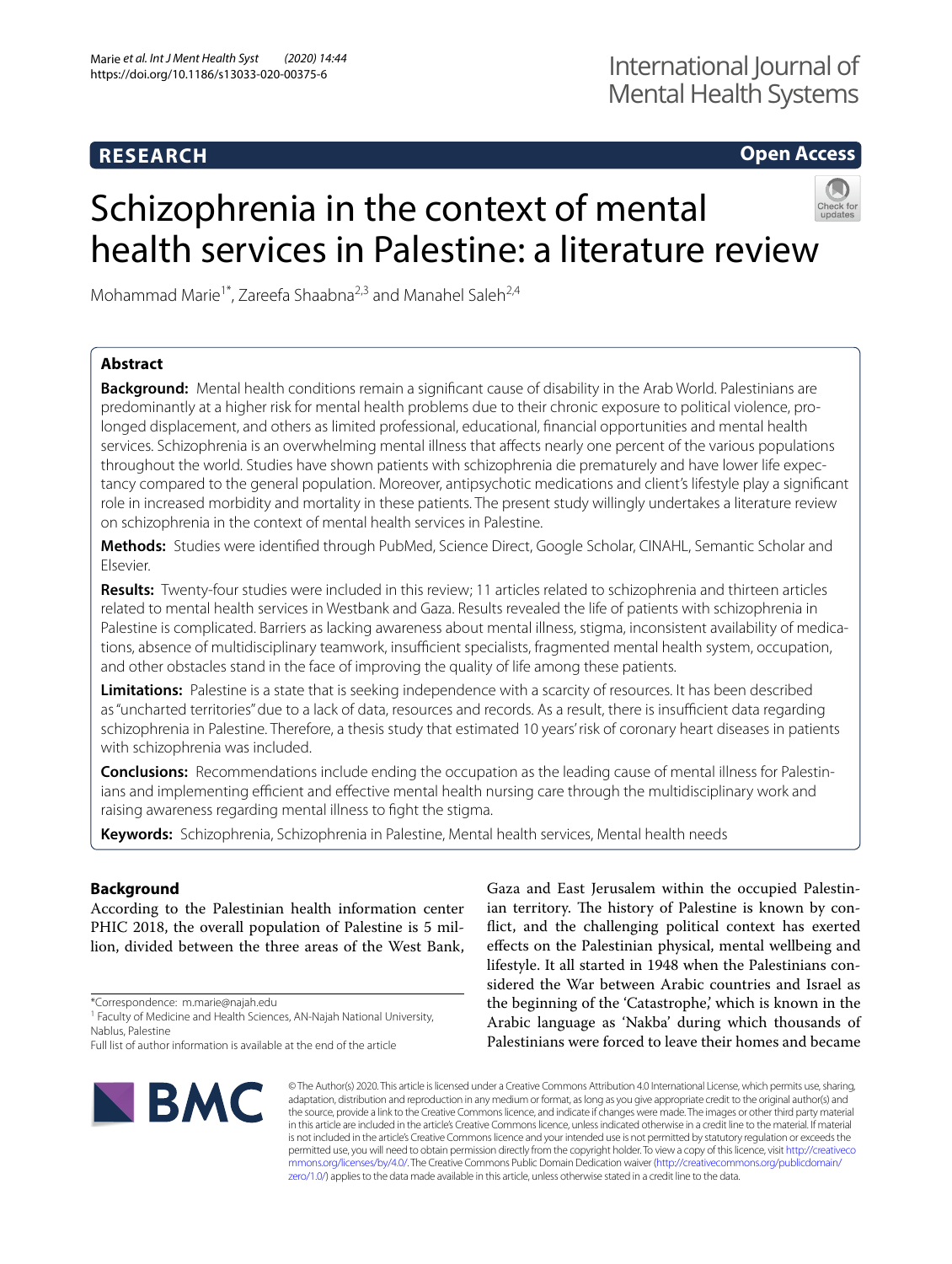refugees in Gaza, West Bank, and the surrounding countries. Since 1967, the Israeli occupation has negatively impacted the quality of life among Palestinians through imposing poverty, unemployment, ongoing violence and restriction of resources such as water, building materials, electricity, in addition to the intermittent restrictions of movement [[1\]](#page-8-0).

The health care system in Palestine is still in its evolutional stage and facing specifc challenges linked with occupation and political conflict  $[2, 3]$  $[2, 3]$  $[2, 3]$  $[2, 3]$ . The health care system is complex, fragmented, and the essential public health along with the primary care is proposed by four main facilities: The Palestinian Authority (Governmental), the United Nations, NGOs, and the private health care services  $[3, 4]$  $[3, 4]$  $[3, 4]$  $[3, 4]$  $[3, 4]$ . According to the World Health Organization (WHO) and the Ministry of Health (MOH), the community mental health was not considered as a priority on the MOH list of budget  $[5]$  $[5]$ . The budget for the mental health services consisted of only 2% of the total budget of the MOH. The WHO cooperation with the MOH has been trying to develop the health care system in Palestine, and they have implemented a plan to improve the mental health system in Palestine, including West Bank [\[6](#page-8-5)]. As a result, the WHO built a new community mental health centers in each city and has also helped in training numbers of mental health professional teams; although, the total number of mental health nurses continues to remain very few [[7\]](#page-8-6). As this is vital, nurses remain the key to the development of health systems around the world where they stay globally, the largest of the professional groups involved in health care delivery [[6\]](#page-8-5).

Nowadays, mental health services in the West Bank and East Jerusalem are community-based care. However, there are only 13 community mental health clinics or centers in West Bank, in addition to one psychiatric hospital in Bethlehem. Mental health services in Palestine continue to be underreported, under-resourced, under-researched, under-supported, and the mental health services are still underfunded; these services are not able to meet the burden of need [[7,](#page-8-6) [8\]](#page-8-7). Besides, severe lacking in human infrastructural resources, for instance, the total number of the physiatrists are only 20 in the West Bank [\[3](#page-8-2)]. Each community mental center contains mostly a psychiatrist, psychologist, or social worker in addition to only one, not well-trained individual or mental health nurse [[9\]](#page-8-8). One of the reasons contributed to the lack of community mental health nurses is the stigma related to nurses who work in community mental health care centers [\[7](#page-8-6)]. Moreover, the mental health system has been afected adversely by the political confict [[7\]](#page-8-6). Restrictions on freedom and movement practiced by Israel considerably limit patients from receiving care outside of their area of residence. The cost of treatment and inconsistent availability of medications on the WHO essential medicines list present further access issues  $[3]$  $[3]$ . This is believed to increase the challenges that face the health workers in their daily routines.

With all the challenges that faced the Palestinian people, 'Sumud' and health-related Resilience which is in the deeper roots of the Palestinian context play an essential role in remaining steadfast in the face of their daily challenges [\[10\]](#page-8-9). However, this does not eliminate that Palestinians can expose to mental disorders like any other population. In fact, with their full history of conficts, struggle, and poverty, it's most likely that the number of mental disorders is willing to increase. According to Afana et al.  $[11]$  $[11]$  $[11]$ , the historical events have made approximately one-third of Palestinians in need of mental health interventions, which causes mental illness one of the largest but least acknowledged of all health problems.

Schizophrenia is a mental disorder that afects approximately one percent of the various populations throughout the world. Schizophrenia is characterized by delusions, hallucinations, disorganized speech, behavior, and other symptoms that cause social or occupational dysfunction. For the diagnosis, symptoms must have been present for at least 6 months and include at least 1 month of active symptoms (American Psychiatric Association 2018). The DSM-5 raises the symptom threshold, requiring that an individual exhibit at least two of the specifed symptoms. Patients with schizophrenia are reported to have a shorter life span compared to the general population. A shortened life span could be to the increased frequency of some physical illnesses, particularly diabetes and coronary heart diseases [[12,](#page-8-11) [13\]](#page-8-12).

Quality of life is a holistic view of health from a biopsycho-social viewpoint, which emerged during the post-World War II period, to enhance the post-war economic wealth and standards of living. Quality of life is strongly associated with diseases. Researchers have observed that national defciencies that are associated with some mental disorders [[14\]](#page-8-13). Patients with schizophrenia reported making signifcantly weaker dietary choices, perform less exercise and smoke heavily than the general population [[15\]](#page-8-14). In psychiatric practice, weight gain is a long-recog-nized and commonly encountered problem [[16](#page-8-15)]. Monitoring the body weight in the early treatment will help to predict those at higher risk for substantial weight gain. Lifestyle therapies and other non-pharmacological interventions were also showed to be efective in controlled clinical trials  $[17]$  $[17]$ . Therefore, this literature review sought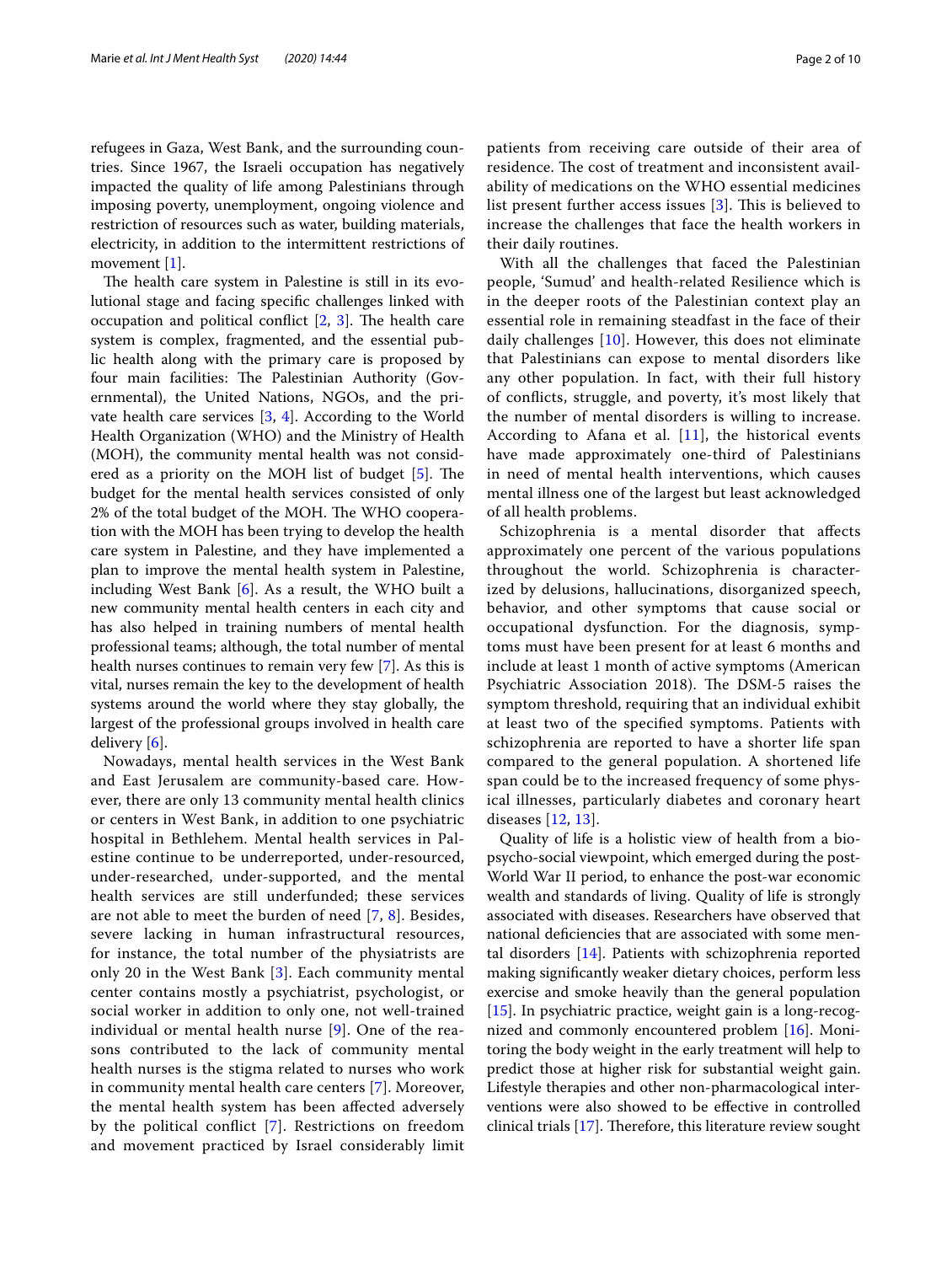to highlight schizophrenia in the context of mental health services in Palestine.

#### **Methodology**

# **Literature search**

The search for the literature was through the following electronic databases: PubMed, Science Direct, Google Scholar, CINAHL, Semantic Scholar and Elsevier from August to November 2019. The following keywords were used: 'schizophrenia Palestine,' schizophrenia \*West bank, schizophrenia \*Gaza, mental health AND Palestine, Palestine AND mental challenges, Arab Mental health AND needs. These keywords were additionally used to search in the Arabic language. A total of 3062 articles was found using the search strategy. 361 publications remained after duplicates, irrelevant and excluded articles were removed. Other papers, which did not appear while searching in the electronic database were obtained via examination of reference lists of published papers. After reviewing in depth of these publications and obtaining necessary data by contacting the authors. 24 studies (24 articles) met the inclusion criteria; eleven articles discussed schizophrenia and thirteen articles related to mental health in Palestine, West Bank and/or Gaza including a one thesis study. All reviewers independently charted the data and discussed the results, and all discrepancies were resolved by the principal investigator  $(ZS)$ . The studies were grouped by the topic they investigated, and for the critical analysis of empirical articles, the following aspects were considered: study type, the survey instrument used, aim, sample, and the key fndings.

# **Inclusion and exclusion criteria**

Studies were eligible for inclusion if they satisfed the following criteria: (1) Reviewed schizophrenia in Palestine, West Bank and/or Gaza. (2) Reviewed mental health or Mental health services in Palestine, West Bank and/or Gaza. (3) Reviewed Schizophrenia and Mental health services in Palestine, West Bank and/or Gaza. All articles that discussed schizophrenia from a genetic view were excluded.

# **Quality assessment**

The quality assessment of each study was assessed according to a checklist. The checklist consists of the following items: including clear study aims, representative sample, response rate reported with losses given, an adequate description of data, explicit inclusion and exclusion criteria, valid and reliable measure of mental health and appropriate statistical analysis. The three investigators assessed article quality, and inconsistencies were resolved by the principal investigator (ZS).

# **An overview of schizophrenia in the Arabic and the surrounding countries**

Mental health conditions remain a signifcant cause of disability in the Arab World [[18\]](#page-8-17). In Islam, "no responsibility was attributed to a child, a psychotic adult or a sleeping or stuporous person." The care of people with mental illness under Islam is considered a family responsibility [\[19](#page-8-18)[–23\]](#page-8-19). In Arabic culture, such an illness is viewed as a family issue. Whether the person is hospitalized or not or kept in or discharged from the hospital depends not on the individual needs but the desire of the family. Therefore, in Arab culture, the issues of patient consent, autonomy, and decision making are considered family-centered [\[23](#page-8-19)]. In the Arab world, families of patients with schizophrenia sufer from stigmatization [\[24](#page-8-20)]. It's a widespread belief in the Arab society that mental illnesses have a devilish and sinful component [[25\]](#page-8-21). Along with stigma, it acts as a barrier in seeking treatment.

The Saudi Arabian Ministry of Health reported that 22.4% of the outpatient mental health services sufer from mental and behavioral disorders caused either by schizophrenia, schizotypal or delusional disorder [\[26\]](#page-8-22). According to Foldemo et al. [[27](#page-8-23)], "Quality of life is a complex and multidimensional construct. The majority of definitions include several broad concepts such as well-being, happiness/satisfaction, and achievement of personal goals, social relations, and natural capacity." Recently, quality of life was considered an indicator of the impact of diseases on patients who sufer from mental illness [\[28](#page-8-24)].

A descriptive qualitative study was conducted at a psychiatric outpatient department in Saudi Arabia in 2010 among 159 patients with schizophrenia to investigate how do patients with schizophrenia perceive their quality of life. Forty-four patients reported that shame of schizophrenia afected their lives negatively, and 39 patients said the embarrassment of having schizophrenia had changed their lives. Patients indicated they would prefer to keep their illness secret for two main reasons: the family shame of having a family member with schizophrenia and the public embarrassment of having schizophrenia. On the other hand, 110 out of 159 patients reported the positive role of religion, such as praying and using the Quran, was positively linked with improving their quality of life [[26\]](#page-8-22). An additional descriptive study was carried out on 160 Jordanian outpatient diagnosed with schizophrenia. The results revealed the patients had a poor quality of life. Age, marital status, education level, stigma against mental illness, and severity of depression were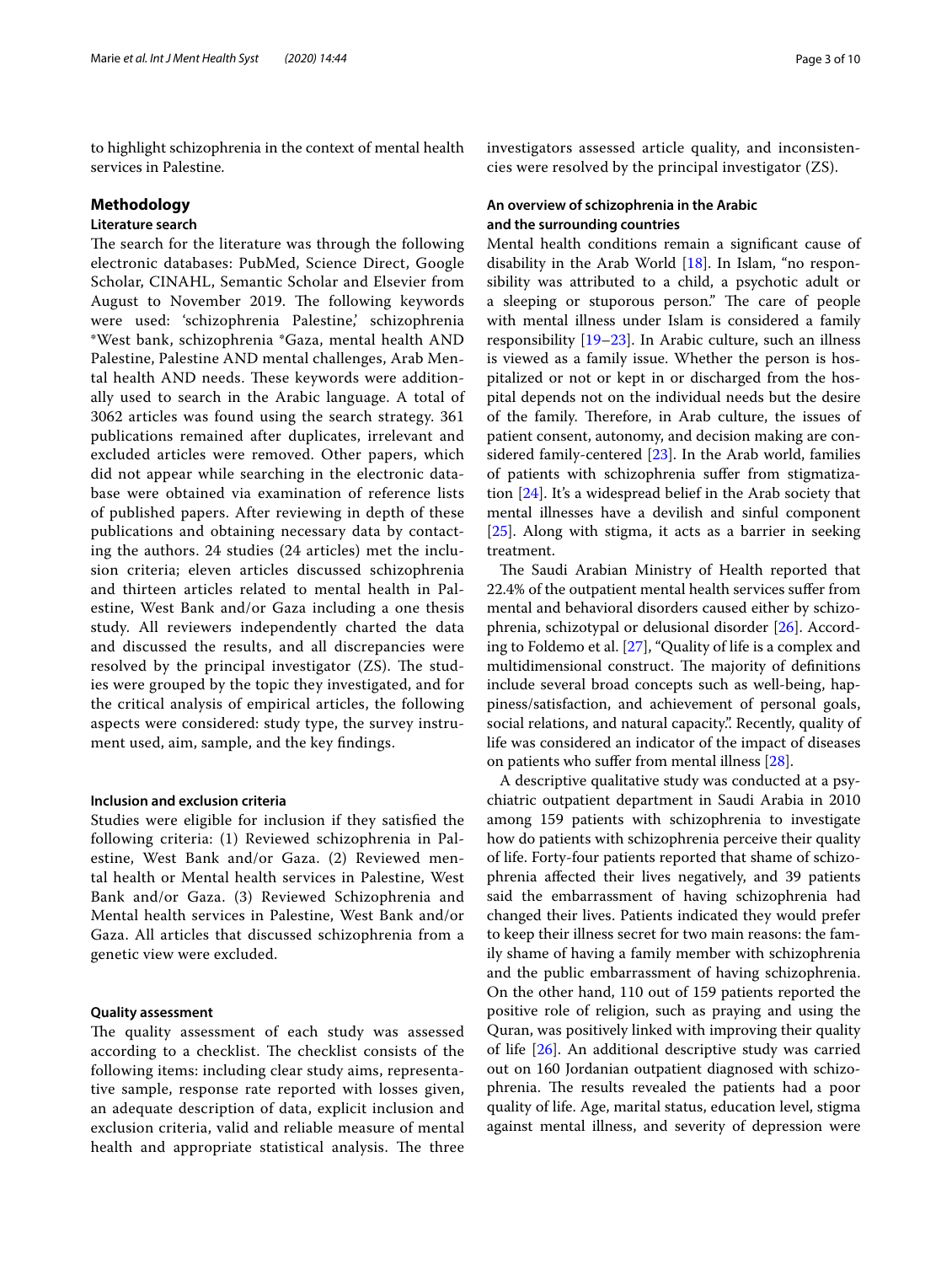signifcantly associated with quality of life among Jordanian patients with schizophrenia [\[29](#page-8-25)].

Stigma related to mental illness refers to "the view that persons with mental illness are marked, has undesirable characteristics, or deserves reproach because of their mental illness" [\[30\]](#page-8-26). Stigmatizing attitudes toward people with mental illness are common. The stigma associated with mental illness brings shame to the family and afect the marriage potential for other siblings, so families keep the illness private and are often reluctant to seek professional help [\[31\]](#page-8-27). A comparative study typically aimed to explore the internalized stigma of mental illness among 200 patients with schizophrenia and their families during the follow-up visit in two settings. The 1st clinic attends the outpatients' clinic for psychiatric patients afliated to Abbasia hospital, and the 2nd clinic attends the outpatients' clinic for patients with mental health condition afliated to Abha psychiatric hospital. By using the stigma impact scale, results revealed that both groups of patients with schizophrenia and their family caregivers possess a high level of the internalizing stigma of mental illness. Results also showed that 80% of family members at Abha hospital agreed that "My life security has been afected by the illness in my family member" and 66% of the family members were strongly agreed that "I feel I have been treated with less respect than usual by others" and "I feel a need to keep my family members illness a secret" [\[30](#page-8-26)].

# **Results**

# **Overview of schizophrenia in Palestine**

Meeting the need for mental health care for the Palestinian population remains an ongoing struggle [[3\]](#page-8-2). Palestinians are notably at a higher risk for developing mental disorders due to their chronic exposure to political violence, prolonged displacement and insecurity. In addition, the limited professional, educational, and fnancial opportunities that are linked to the protracted conficts and instability in the region  $[32]$  $[32]$ . These vulnerabilities were compounded by the limited availability of the quality of mental health providers, inconsistent mental health services, and the stigma associated with seeking mental health care [\[7](#page-8-6)].

Focusing only on one aspect of the Palestinian reality and gaining more insight into its mental health challenges, especially among patients with schizophrenia. According to the Palestinian Health Information Center (PHIC 2016), the incidence rates for newly reported cases in the West Bank showed that schizophrenia was the third-highest incidence in mental disorders, with it being the highest—Number one—in the treatment with 30,008 cases.

The life and characteristics of patients with schizophrenia seem to be vouge. Studies have investigated the lifestyle and clinical features of patients with schizophrenia in Palestine. A cross-sectional study design conducted at the governmental primary psychiatric health care centers in Northern West Bank and implemented a survey to investigate the diferent lifestyle parameters, diet, body mass index, smoking, and unemployment among 250 patients with schizophrenia in Palestine. Results showed that 43.6% had completed their elementary level of education; 41.6% with a high school level, 14.8% with a 2-year diploma, and none of the clients obtained a bachelor's degree. One hundred and ninety-seven (78.80%) participants were without a job, and the number of working patients was only 53 (21.2%). Moreover, only 82 clients (32.8% from the total number of patients) had an average BMI values most of them were males (60 males and 13 females), and the number of patients with schizophrenia sufering from overweight and obesity was high (67.2%), and the average of waist circumference for most of the clients was abnormal (97.8 $\pm$ 13.4). In addition to the previous, over half of the participants were smokers representing  $(61.20\%)$  [\[33\]](#page-8-29).

Another study investigated the clinical characteristics of schizophrenia among three diferent group categories (Negev Bedouin, Galilee Palestinians and Palestinian Authority). The results revealed that from the total 50 patients in the Palestinian category; (78%) of the patients were males (66%) were single/divorced (70%) were unemployed and (70%) had low to medium education level. Moreover, somatic delusions were the highest delusions in this category representing (86%), followed by Persecution delusions representing (82%), and Jealousy delusions were the lowest among Palestinian Authority patients (4%). Among all of the three diferent categories, Palestinian authority patients had the most moderate disability insurance coverage compared with the other two groups [\[34](#page-8-30)].

Moreover, a cross-sectional study design was carried out at four governmental primary psychiatric health centers using patients' medical fles to investigate schizophrenia treatment guidelines in the care centers located in Nablus, Tukaram, Jenin, and Qalqilya. Both newly diagnosed patients and patients who were not on antipsychotic therapy were excluded. The characteristics of the 250 participants in the study were 182; (73.8%) male patients, 145 (58%) live in village/camp, 213 (85.2%) have completed school education or less, 112 (44.8%) were single/divorced, 153 (61.2%) were smokers, 219 (87.6%) without a job and 161 (64.4%) reported having a duration of illness for more than 10 years [\[35\]](#page-8-31).

Antipsychotic drug therapy is considered to be one of the treatment regimens for schizophrenia and has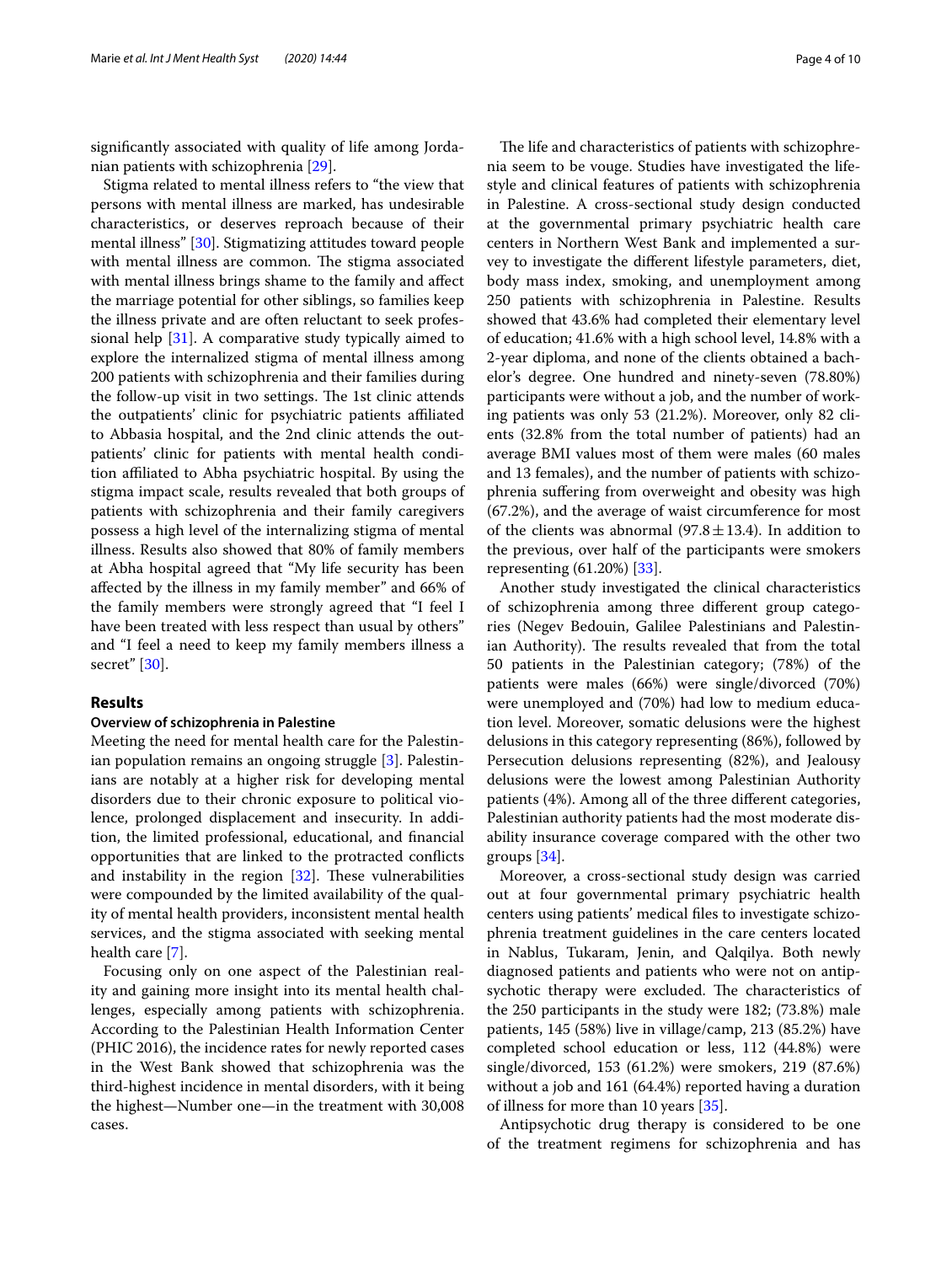been reported to successfully minimize the frequency of acute episodes for schizophrenia and hospitalization [[36](#page-8-32)]. According to Sweileh et al. [[35](#page-8-31)], several major well-known algorithms were used for the treatment of schizophrenia. Schizophrenia treatment guidelines in Palestine were investigated, and results revealed there were 406 prescriptions of antipsychotic drugs used by the 250 patients. The antipsychotics were primarily from First-generation type (FGT) (85.7%), and the most common antipsychotic medications that were consumed by the patients: Chlorpromazine tablet (31.5%), followed by Fluphenazine IM depot injection (30.8%), Haloperidol tablet (18.2%), Clozapine (8.6%), Olanzapine (3.7%), Haloperidol Decanoate (2.7%), Risperidone (2%), Trifluoperazine (1.7%), Thioridazine (0.2%) and Zuclopenthixol (0.5%). This study also indicated that antipsychotic prescribing was not in the conformance with the international guidelines with respect to maintenance dose and combination therapy; categorization of Chlorpromazine dose equivalencies (CPZeq) showed that 88 (35.2%) clients were using sub-therapeutic treatments (<300 mg CPZeq), 105 (42%) were using the optimum dose (300– 600 mg CPZeq), 57 (22.8%) were using supratherapeutic treatments (>600 mg CPZeq) and 7 (2.8%) were using the supra-maximal dose (CPZeq>1000 mg) [\[35](#page-8-31)].

Antipsychotic medication adherence and satisfaction were also assessed in patients with schizophrenia. A cross-sectional study was conducted in 2010 at Al-Makhfya psychiatric health center in Nablus. Medication adherence was assessed using the 8-item Morisky Medication Adherence Scale (MMAS-8), treatment satisfaction was assessed using the Treatment Satisfaction Questionnaire for Medication (TSQM 1.4), and psychiatric symptoms were evaluated using the expanded Brief Psychiatric Rating Scale (BPRS-E). Results revealed medication nonadherence was common and was associated with low treatment satisfaction scores and poor psychiatric scores. In addition, the majority of patients with schizophrenia were nonadherent, and the younger people had signifcantly lower adherence scores than the elderly  $(P=0.028)$  [\[25\]](#page-8-21).

Antipsychotic medications cause serious side efects, including metabolic syndrome (MS) [[37\]](#page-8-33). Metabolic syndrome is defned as a cluster of conditions that occur simultaneously, which increases the risk of developing heart diseases, stroke, and type 2 diabetes. These conditions included elevated blood pressure, high blood sugar, excess body fat around the waist, and abnormal cholesterol or triglyceride levels (Adult Treatment Panel III 2004). A cross-sectional study conducted from August 2011 until February 2012 at governmental primary healthcare psychiatric centers in Northern West-Bank, investigated the prevalence of metabolic syndrome (MS)

among 250 patients with schizophrenia above the age of 16 and were diagnosed according to DSM IV. Using the Adult Treatment Panel III (ATP III) criteria, results revealed that 109 (43.6%) of patients met the criteria for the syndrome; 39% in males and 55.9% in female patients. Among males, elevated levels of triglyceride were the most common metabolic component compared to females who have abdominal obesity as a common metabolic component. Elevated fasting blood sugar was the least common metabolic dysregulation in both genders. This study also revealed by using the univariate analysis that MS was signifcantly higher with older age, female gender, longer duration of illness, abdominal obesity, smoking, higher systolic and diastolic blood pressure, high triglycerides, low HDL-C, and fasting plasma glucose compared to the multiple logistic regression analysis which showed that only systolic blood pressure, high triglycerides, high fasting plasma glucose and low HDL-C were significant predictors of MS in these patients. This study also supported the previous studies in the characteristics of patients with schizophrenia; 213 (85.2%) had only school education or less, 122 (44.8%) were single or divorced, 153 (61.2%) were smokers and 219 (87.6%) without a job [\[13\]](#page-8-12).

Metabolic syndrome is not the only complication that afects this category of patients. Diabetes, anemia, cardiovascular diseases, and more were also studied in these patients. A cross-sectional study was carried out in four governmental primary psychiatric healthcare centers in Northern West-Bank from August 2011 until February 2012 and used a survey to examine the prevalence of Diabetes Mellitus among 250 patients with schizophrenia. The criteria for the patients were: age above 16 years old, diagnosed with schizophrenia as defned by DSM IV, didn't sufer from an acute attack of illness during the past year and their drug regimen had been unchanged in the last 6 months. Results revealed that among the study sample; 189 (75.6%) were considered to have euglycemia, and 61 (24.4%) have dysglycemia (defned as FBG $\geq$ 110 mg/dL). Based on the WHO criteria, 27 patients (10.8%) had Diabetes and 34 (13.6%) had prediabetes. Results of multiple logistic regressions showed that only advancing age and abnormal waist circumference were signifcant predicators of dysglycemia among patients with schizophrenia with a significant ( $P=0.003$ ) and  $(P=0.013)$  respectively [\[12](#page-8-11)].

Inadequate or inappropriate dietary habits increase the risk of anemia in patients with schizophrenia [\[38\]](#page-8-34). Many studies have demonstrated that patients with schizophrenia make poor nutritional choices [[39\]](#page-9-0). A cross-sectional study was conducted between August 2011 and February 2012, covering four governmental primary psychiatric health care centers located throughout the Northern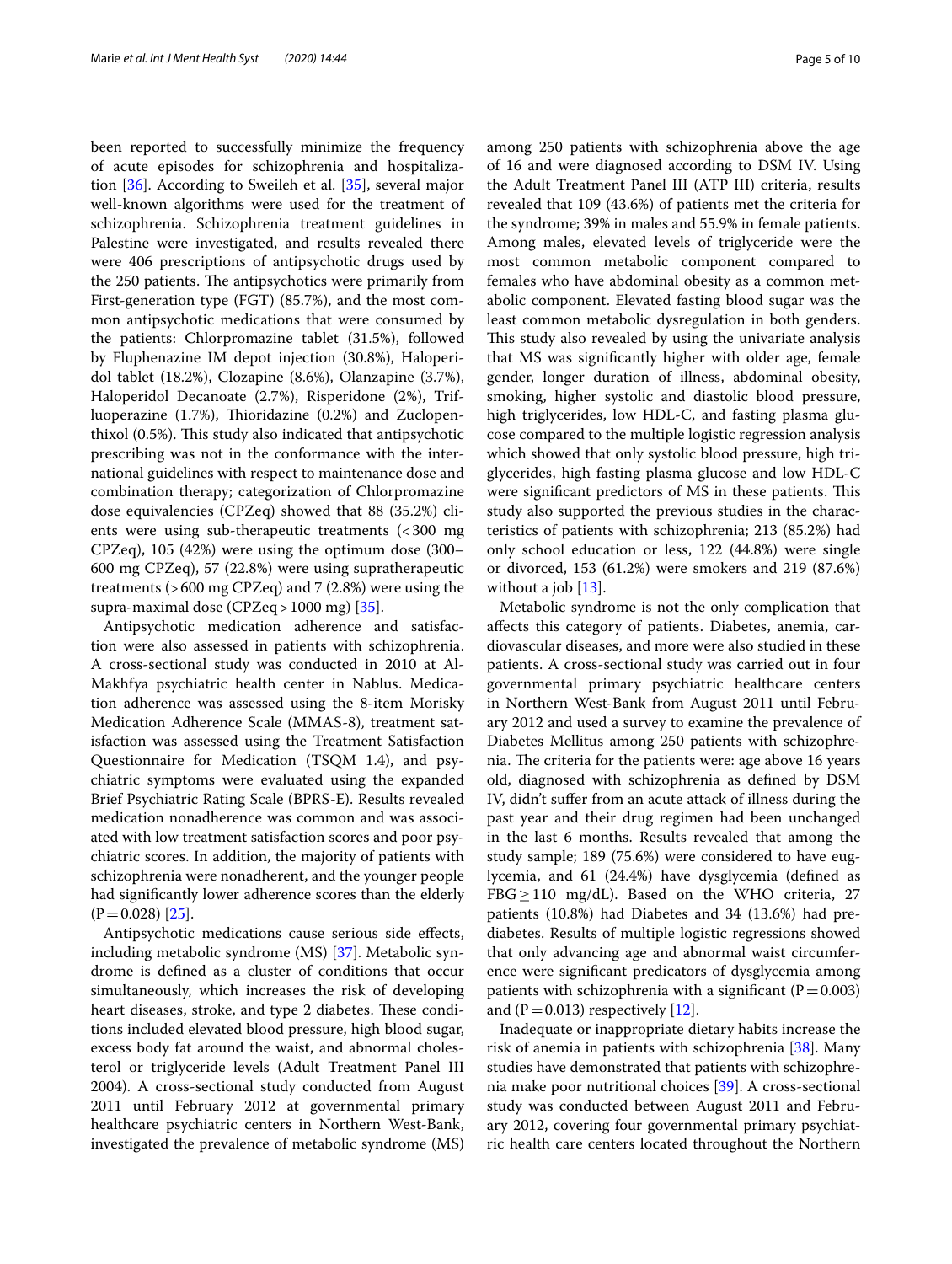West Bank to report the prevalence of anemia among 250 patients with schizophrenia. Results revealed the number of anemic females was 38 (55.9%) out of 68 patients, while the number of anemic males was 25 (13.7%) out of 182 patients (*P* value < 0.01). In comparison, 6.1% of males and 11.8% of female patients had leucopenia, 7.7% of males and 7.3% of females had leukocytosis, 5.5% of males and 4.4% of females had thrombocytopenia and 1.1% of males and 5.9% of females had thrombocytosis. Results revealed an unhealthy lifestyle and poor dietary choices represent the primary cause of anemia among these patients [\[38](#page-8-34)].

Coronary heart diseases and mental illness are one of the leading causes of morbidity and mortality worldwide. Research has revealed several, and sometimes surprising links between both CHD and mental illness and has even suggested that both may actually cause one another [[40\]](#page-9-1). A cross-sectional study design was carried at four governmental primary psychiatric health care centers in northern West-Bank to estimate the 10 years' risk of coronary heart diseases (CHD) among 112 patients with schizophrenia. Results revealed one-ffth of the patients had a CHD risk of 10% [[41\]](#page-9-2).

Globally, approximately 3% of the total burden of human diseases is attributable to schizophrenia  $[42]$  $[42]$ . The WHO has estimated that around 40–90% of patients having schizophrenia live with their families [\[43\]](#page-9-4). A crosssectional study conducted at the Gaza governmental community mental health centers aimed to investigate the burden of care experienced by 120 caregivers of patients with schizophrenia. Results revealed the sociodemographic characteristics of patients were the following: the majority of the sample were male patients representing 62.5%, and about half of the sample were married 53.3%, 28.3% were single, 16.7% divorced, and 1.7% widowed. The educational level showed that 10% were illiterate, and 40.9% completed their primary education, 29.2% completed secondary school, 5.8% had a diploma, 13.3% had a bachelor's degree, and 0.8% had a master's degree or higher. The rate of unemployment was 87.5%, and regarding the medical income, 81.7% had less than 1000 NIS, 13.3% had 1000 to 2500 NIS, while only 5% had a monthly salary of 2500 NIS or more. The burden on caregivers for patients with schizophrenia was measured using the burden assessment scale. Results revealed that caregivers sufered from a high level of a total burden representing 74.5% and the distribution was as the following: physical 81%, fnancial 79.3%, psychological 72.4%, and social burden 68.3%. Results also revealed that there were signifcant diferences in the level of responsibility, education, occupation, and monthly income for both caregivers and patients [\[44\]](#page-9-5).

Stigma among psychiatric patients is dangerous as it interferes with the understanding, gaining support from friends and family, delays getting help, and self-blame [[45\]](#page-9-6). A descriptive study was conducted at the outpatient clinics of the only psychiatric hospital in the Gaza Strip and used a questionnaire to assess the impact of stigma on the daily life of 106 psychiatric patients. Results revealed the majority of the patients were males representing 61.3%, 50% of patients were single, and stigma had a signifcant efect on the daily life of patients with mental illness. The patients highest reports were as the following: "I fell shy because of my psychiatric illness, and this prevents me from expressing my point of view easily"  $(P=0.004)$ , "I prefer giving a pen name and change my look and clothes when I go to the psychiatrist to avoid an embarrassment" ( $P=0.007$ ), and then "My request was rejected for several jobs because of my psychiatric ill-ness" (P < 0.001) [\[46](#page-9-7)].

# **Discussion**

The following discussion will be divided into two theme categories discussing both patients and mental health care providers in the context of mental health services.

# **Patients with schizophrenia in the context of mental health services**

Psychotic disorders are connected with unhealthy life habits, such as poor diet, smoking, and physical inactivity [\[47\]](#page-9-8). Schizophrenia is a disabling psychiatric disorder due to the disease itself, medications, and lifestyle-related factors  $[48]$  $[48]$ . Therefore, patients with schizophrenia are a suitable target group for health promotion and interventions. From the previously presented studies in Palestine, it was clear that patients with schizophrenia sufered from a seriously unhealthy lifestyle and health challenges during their lifetime. The high rates of obesity and anemia among patients with schizophrenia in the previously presented studies may be attributed to that these patients usually have inadequate nutritional intake. Research has shown that patients with schizophrenia drink more carbonated drinks, but fewer consume milk, fsh, nuts and vegetables [\[39\]](#page-9-0). Moreover, these patients also tend to perform only limited amounts of exercise; factors such as illness, sedative medication, and lack of motivation may be relevant [[15,](#page-8-14) [49\]](#page-9-10). Besides, over half of the previous study samples were smokers. Among the mentally ill, smoking prevalence is the highest in clients with schizophrenia representing 80%, whereas it is 20% in the general population [\[50](#page-9-11), [51](#page-9-12)]. Studies have also indicated a strong association between schizophrenia and smoking but with no ultimate explanation for this prevalence [\[52\]](#page-9-13).

In the previously presented studies, most of their samples involved male patients. Although schizophrenia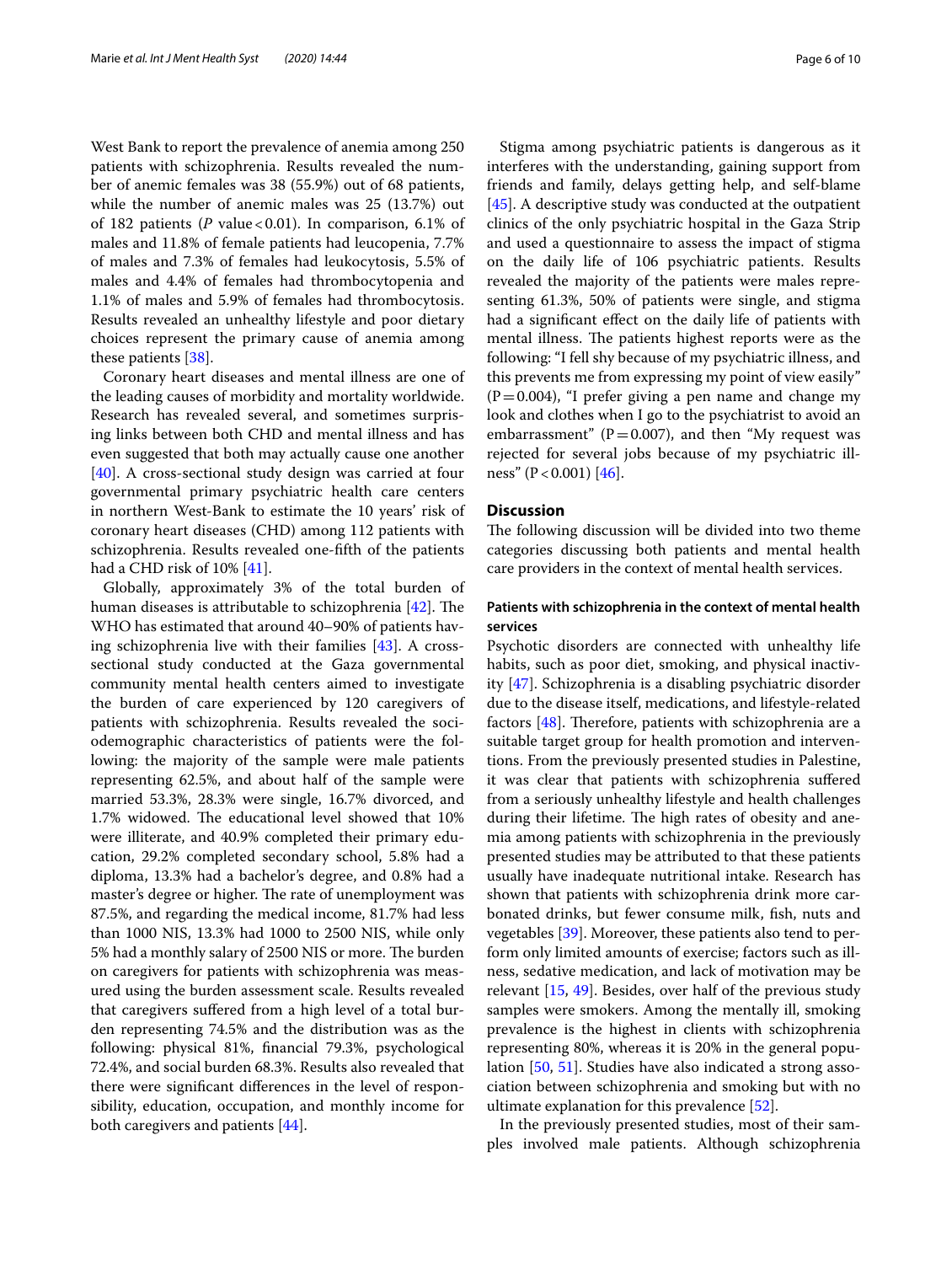afects men and women with equal frequency, the illness is expressed diferently between both sexes. Women tend to have better premorbid functioning, a later age at onset, a distinct symptom profle and better course of illness. These gender differences are thought to arise from the interplay between hormonal and psychosocial factors [[53\]](#page-9-14). Results also suggested that the high ratio of schizophrenia among male patients in Palestine may be due to the economic crises and political unrest especially that Israel has detained approximately 40% of men in the occupied Palestinian territory, often for indeterminate periods for no specifc charges and often sufering mistreatment or outright torture while arrested [\[54\]](#page-9-15). Moreover, these results may also explain the reasons behind why persecution delusions represent the most prominent delusions among Palestinian authority patients. Persecutory delusions occur when someone believes others are out to harm them. It's a type of paranoid thinking that can be part of several diferent mental illnesses [[55](#page-9-16)].

It's frmly established that patients with schizophrenia experience markedly high rates of unemployment due to difculties in social and cognitive function, self-care, residual negative symptoms and social exclusion [\[56](#page-9-17)]. Research also indicates that patients with schizophrenia have a lower pre-morbid IQ  $[57]$ . This may explain the reasons why education in the previous studies was confned merely to primary education. However, this does not eliminate this category of patients has no development capabilities. Occupational therapy and rehabilitation were found, along with used medication, to improve the symptoms of schizophrenia [[56\]](#page-9-17). However, in Palestine there is a near absence of occupational and rehabilitation plans in community mental health services due to conspicuous lack of training and understafed mental health nurses [[58\]](#page-9-19).

Stigma related to mental illness is prevalent, and this may prevent or delay patients from presenting  $[59]$  $[59]$  $[59]$ . The internalized stigma that accompanies patients to devalue themselves and increase family concerns about social standing or marriage prospects for other siblings, especially if the patient was female act as a barrier for families not to seek mental health services. This reason may also justify why the majority of the samples in the previous studies were male patients. Stigma related to mental illness carries a crucial role in increasing the amount of unemployment. In one specifc study, many patients reported, "My request was rejected for several jobs because of my psychiatric illness"  $[45]$  $[45]$ . The absence of legislation supporting the right of mentally ill patients to obtain a job in Palestine exaggerates the unemployment rate among patients with schizophrenia. The unemployment rates are 20% and 31% in the West Bank and Gaza respectively, and the median family size in the West Bank is 5.4 with an average income per adult 9 USD/day [\[60\]](#page-9-21).

Furthermore, patients experience numerous barriers to care. One signifcant barrier is awareness [\[3](#page-8-2), [7\]](#page-8-6). So far, many Palestinians haven't been aware of mental health issues, and how they present, behaviors associated with depressions, and other common illnesses are often not understood to be psychiatric problems. For instance, in one survey of mothers in Gaza, only 19.6% perceived suicidal behavior as a manifestation of mental health problems [[61](#page-9-22)]. Patients may be labeled pejoratively, viewed as lazy or crazy, but there is not a widespread understanding that they sufer from a medical condition.

First-generation antipsychotics (FGAs) are associated with a range of adverse efects that can signifcantly reduce patients' quality of life and contribute to nonadherence  $[62]$  $[62]$ . This confirms the results of the previously presented study that revealed medication nonadherence among the patients with a significant (P value $=0.028$ ). Besides, the cost of treatment, medications, and inconsistent availability of medications on the WHO essential medications list present additional access issues [\[3](#page-8-2)]. Even at least 80% of essential psychotropic medications are provided free of charge, whenever a shortage in these medications happens, the cost of private purchases of antipsychotic and antidepressant medication is 5% and 7% of the minimum daily wage in Gaza, respectively [\[63](#page-9-24)]. Switching between the drugs when inconstant availability exaggerates the adherence and satisfaction. Furthermore, focusing merely on medication prescription without combining with psychological treatment such as cognitive behavioral therapy, psychoeducation, and family therapy complicates the life of these patients.

Metabolic syndrome, diabetes, anemia, CVD and other medical complications stand in the face of improving the quality of life in patients with schizophrenia. The absence of the multidisciplinary teamwork and collaboration between the health care providers to screen and follow up the patient's test results place the patients' health in danger. Lacking multidisciplinary working was evident while investigating schizophrenia treatment guidelines. Results revealed 35.2% of patients were using sub-therapeutic treatments, 22.8% were using supratherapeutic therapies and 2.8% were using supra-maximal doses. Furthermore, the results shown in metabolic syndrome, anemia, and CVD confrm there is no screening or follow up plans for these patients. The style of care should move toward multidisciplinary working based on a "nonhierarchical" mental health system, and families should be integrated into the heart of care [[7](#page-8-6)].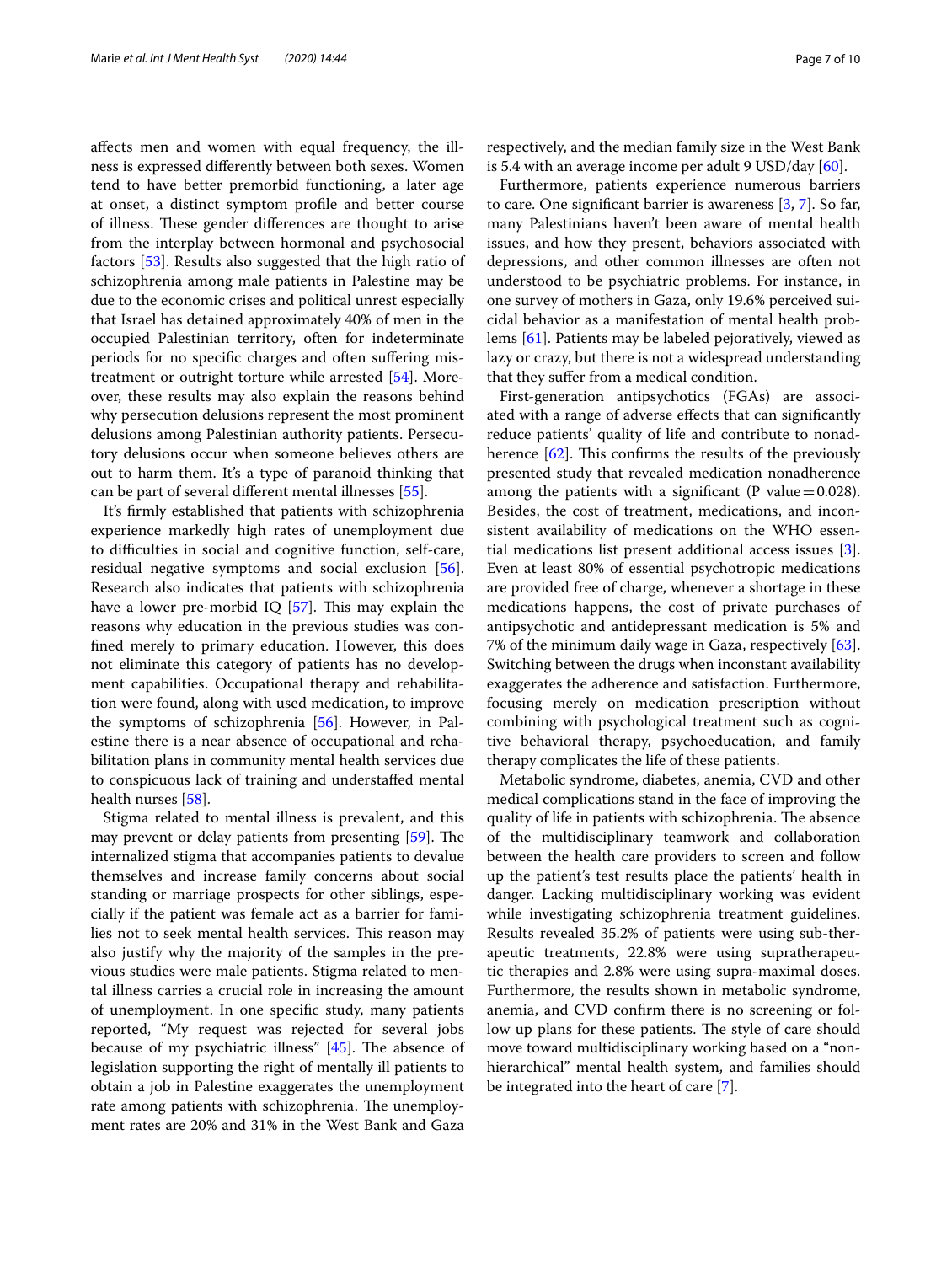# **Mental health care providers in the context of mental health services**

A critical barrier to care is the shortage of health care providers specialized in psychiatric, mental health and psychology. Published data counts only 20 Palestinian psychiatrists in West Bank and Gaza combined [\[3](#page-8-2), [64](#page-9-25)]. There are only a few doctoral levels of psychologists and the training in the programs ofering bachelor's and master's degree in psychology and social work lack sustainable clinical exposure  $[3]$  $[3]$ . The total number of nurses who work in community mental health workplaces in the West Bank is only 17  $[65]$  $[65]$ . These nurses who work in the clinics/centers have been unable to provide mental health care accurately. Some of them work as receptionists or clerks due to the severe shortage of employees or lack of training [\[7\]](#page-8-6). In a particular study, the fndings revealed that none of the nurses who work in mental health services had a master's degree in nursing mental health [[58\]](#page-9-19).

Another barrier to develop the skills of mental health care providers is the lack of supervision. A report has mentioned that more than 50 Palestinian therapists have been trained on CBT techniques. However, the deficit in supervision for trainees following their initial CBT training acts as a barrier to care. Without this adequate follow-up, trainees are less likely to maintain their new skills properly and adequately incorporate them into future practice. This deficit instantly arises from multiple sources, including limited experience in Palestine with the practice of personal supervision, the lack of understanding among program administrators about the cost-efectiveness of supervision and the resentment therapists may feel towards CBT as an unwelcome modern technique that has not previously been a part of their work [[66\]](#page-9-27).

The absence of multidisciplinary teamwork in providing care presents a further challenge. Physicians have frequently refused to involve nurses in assessment, evaluation, and treatment strategy efectively [\[58\]](#page-9-19). Besides, stigma related to nurses who work in mental health services is also present. According to Manasra, mental health nursing is described as not being a desired job due to the associated stigma [[67\]](#page-9-28). For instance, a nurse reported, "a nurse in the primary health department, ridiculed and laughed at me, said that I am crazy to work here in the clinic. For your information, when this job was ofered to several nurses, no one accepted it but me" [\[58\]](#page-9-19). Other barriers to nurses who work in mental health services are the inconsistency of care services delivery, including health care supplies, medications and salaries. For example, a nurse was unable to administer the intramuscular injection due to the unavailability of syringes and needles in the center for 2 months [\[58](#page-9-19)]. Moreover, the inconsistent availability of medications in the Ministry of health, which their service depends on Israel's occupation in allowing the delivery of the medical supplies' places additional challenges on mental health nurses in dealing with nonadherence, relapses, and negative symptoms [\[58](#page-9-19)]. Moreover, occupation plays an essential role in causing mental illness. The historical events have made around one-third of the Palestinians in need of mental health interventions [[11\]](#page-8-10). Occupation has also played an essential role in confscating fnancial support, international aid, and movement restrictions. Additionally, imposing poverty, unemployment, violence, trauma, and limitation of necessary resources like water, building materials and electricity [\[1](#page-8-0), [7,](#page-8-6) [68](#page-9-29)].

# **Conclusion**

In conclusion, the life of patients with schizophrenia in the Arabic world and particularly in Palestine, is complicated. Barriers as the presence of occupation, lacking awareness about mental illness, stigma, inconsistent availability of medications, absence of multidisciplinary teamwork, insufficient specialists, fragmented mental health system, and others stand in the face of improving the quality of life in schizophrenia patients. The priority of the Palestinian health care system should be toward improving the quality and increasing the number of qualifed mental health providers, especially mental health nursing, and stop the occupation as the primary and only prevention.

Recommendations as increasing awareness about mental health and anti-stigma campaigns should be considered. Moreover, efficient and effective care through multidisciplinary teamwork should be implemented. Furthermore, increasing, empowering, and training mental health nurses on psychotherapies to enhance the quality of care, and allowing mental health nurses to prescribe specifc monthly medications independently as in the UK to reduce the burden on the limited number of psychiatrists.

# **Limitations**

The literature review has discussed schizophrenia in the context of mental health services in Palestine. Palestine is a state that is seeking independence with a scarcity of resources. Palestine has been described as "uncharted territories'' due to a lack of data, resources and records. As a result, there is insufficient data regarding schizophrenia in Palestine. Therefore, a thesis study that estimated 10 years' risk of coronary heart diseases in patients with schizophrenia was included.

#### **Acknowledgements**

Special thanks to Faculty of Post graduate college-Community Mental Health Nursing Program at AN-Najah National University for their support and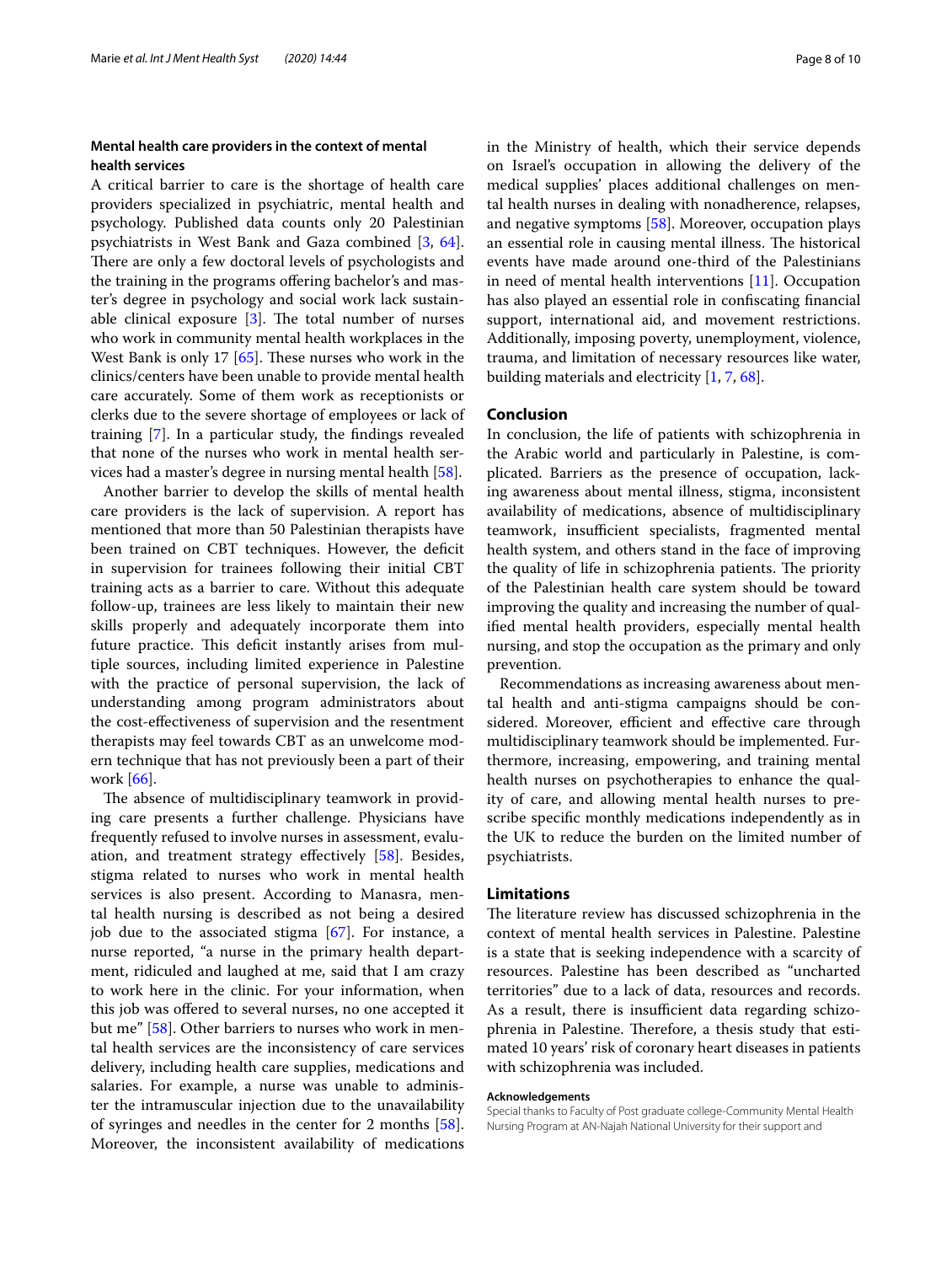ofering facilities. In addition to all authors in the feld of mental health in Palestine who equipped us with the relevant information for this literature.

# **Authors' contributions**

MM conceived the idea for the study from which this article is drawn. The three authors collected the data, analyzed and interpreted the fndings and drafted this manuscript. ZS supervised the study analysis, interpretation of fndings, and made substantive intellectual contributions to the manuscript. All authors read and approved the fnal manuscript.

#### **Funding**

There is no source of funding for this research.

#### **Availability of data and materials**

This is an evidence synthesis study, all data is available from the primary research studies, or can be circulated from the corresponding author.

#### **Ethics approval and consent to participate**

Not applicable in this study.

# **Consent for publication**

Not applicable in this study.

# **Competing interests**

The authors declare that they have no competing interests in this section.

#### **Author details**

<sup>1</sup> Faculty of Medicine and Health Sciences, AN-Najah National University, Nablus, Palestine. <sup>2</sup> Community Mental Health Nursing Program at AN-Najah National University, Nablus, Palestine. <sup>3</sup> Birzeit University, Birzeit, Palestine.<br><sup>4</sup> Palestine Red Crescent, Tulkarm, Palestine.

# Received: 4 March 2020 Accepted: 30 May 2020

#### **References**

- <span id="page-8-0"></span>1. West Bank: East Jerusalem: key humanitarian concerns. United Nations Office for the Coordination of Humanitarian Affairs-occupied Palestinian territory. [https://www.ochaopt.org/content/west-bank-east-jerus](https://www.ochaopt.org/content/west-bank-east-jerusalem-key-humanitarian-concerns) [alem-key-humanitarian-concerns](https://www.ochaopt.org/content/west-bank-east-jerusalem-key-humanitarian-concerns).
- <span id="page-8-1"></span>2. Hamdan M, Defever M. A 'transitional' context for health policy development: the Palestinian case. Health Policy. 2002;59:193–207.
- <span id="page-8-2"></span>3. Jabr S, Morse M, El Sarraj W. Mental Health in Palestine: Country Report= . الصحة النفسية في فلسطين= try Report 2013;24:174–8.
- <span id="page-8-3"></span>4. WHO. Country cooperation strategy for WHO and the occupied Palestinian territory 2006–2008. Palestine: World Health Organisation; 2006.
- <span id="page-8-4"></span>5. WHO, MOH. WHO-AIMS report on mental health system in West Bank and Gaza strip. Palestine: WHO and Ministry of Health; 2006.
- <span id="page-8-5"></span>6. WHO. Country cooperation strategy for WHO and the occupied Palestinian territories 2009–2013. Palestine: World Health Organisation; 2010.
- <span id="page-8-6"></span>7. Marie M, Jones A. Mental health needs and services in the West Bank, Palestine. Int J Ment Health Syst. 2016. [https://doi.org/10.1186/s1303](https://doi.org/10.1186/s13033-016-0056-8) [3-016-0056-8](https://doi.org/10.1186/s13033-016-0056-8).
- <span id="page-8-7"></span>8. Okasha A, Karam E, Okasha T. Mental health services in the Arab world. World Psychiatry. 2012;11:52–4.
- <span id="page-8-8"></span>9. McAuley D, Tomlinson G, Confue P, Isaac S, Bateman L, Burt M. Palestine. Mental Health Pract. 2005;8(9):15–8.
- <span id="page-8-9"></span>10. Marie M, Hannigan B, Jones A. Social ecology of resilience and Sumud of Palestinians. Health (London, England: 1997). 2018;22:20–31.
- <span id="page-8-10"></span>11. Afana A, Qouta S, Elsarraj E. Mental health needs in Palestine. Humanit Exch Mag. 2004;28:28–30.
- <span id="page-8-11"></span>12. Sweileh WM, Dalal SA, Zyoud SH, Al-Jabi SW, Al-Ali I. Diabetes mellitus in patients with schizophrenia in West-Bank, Palestine. Diabetes Res Clin Pract. 2013;99:351–7.
- <span id="page-8-12"></span>13. Sweileh WM, Zyoud SH, Dalal SA, Ibwini S, Sawalha AF, Ali I. Prevalence of metabolic syndrome among patients with schizophrenia in Palestine. BMC Psychiatry. 2012;12:235.
- <span id="page-8-13"></span>14. Young SN. Folate and depression—a neglected problem. J Psychiatry Neurosci. 2007;32:80.
- <span id="page-8-14"></span>15. McCreadie RG, Scottish Schizophrenia Lifestyle Group. Diet, smoking and cardiovascular risk in people with schizophrenia: descriptive study. Br J Psychiatry J Ment Sci. 2003;183:534–9.
- <span id="page-8-15"></span>16. Allison DB, Casey DE. Antipsychotic-induced weight gain: a review of the literature. J Clin Psychiatry. 2001;62:22–31.
- <span id="page-8-16"></span>17. Citrome L, Vreeland B. Schizophrenia, obesity, and antipsychotic medications: what can we do? Postgrad Med. 2008;120:18–33.
- <span id="page-8-17"></span>18. Mokdad AH, Jaber S, Aziz MIA, AlBuhairan F, AlGhaithi A, AlHamad NM, et al. The state of health in the Arab world, 1990–2010: an analysis of the burden of diseases, injuries, and risk factors. Lancet. 2014;383:309–20.
- <span id="page-8-18"></span>19. Abi-Dargham A, Guillin O. Integrating the neurobiology of schizophrenia. Amsterdam: Elsevier; 2007. p. 1–20.
- 20. Black DW, Grant JE. The essential companion to the diagnostic and statistical manual of mental disorder, 5th edition: DM-5 guidebook. Arlington: American Psychiatric Association; 2014. p. 61–78.
- 21. Ministry of Health. Health statistical year book. Riyadh: Ministry of Health; 2008.
- 22. Okasha A, Karam E. Mental health services and research in the Arab world. Acta Psychiatr Scand. 1998;98:406–13.
- <span id="page-8-19"></span>23. Okash A. The impact of Arab culture on psychiatric ethics. Arab J Psych. 2008;19:81–99.
- <span id="page-8-20"></span>24. Kadri N, Manoudi F, Berrada S, Moussaoui D. Stigma impact on Moroccan families of patients with schizophrenia. Can J Psychiatry. 2004;49:625–9.
- <span id="page-8-21"></span>25. Sweileh WM, Ihbesheh MS, Jarar IS, Sawalha AF, Abu Taha AS, Zyoud SH, et al. Antipsychotic medication adherence and satisfaction among Palestinian people with schizophrenia. CCP. 2012;7(1):49–55. [http://www.](http://www.eurekaselect.com/openurl/content.php%3fgenre%3darticle%26issn%3d1574-8847%26volume%3d7%26issue%3d1%26spage%3d49) [eurekaselect.com/openurl/content.php?genre](http://www.eurekaselect.com/openurl/content.php%3fgenre%3darticle%26issn%3d1574-8847%26volume%3d7%26issue%3d1%26spage%3d49)=article&issn=1574- 8847&volume=7&issue=1&spage=49.
- <span id="page-8-22"></span>26. [Alshowkan A, Curtis J. Factors afecting](http://www.eurekaselect.com/openurl/content.php%3fgenre%3darticle%26issn%3d1574-8847%26volume%3d7%26issue%3d1%26spage%3d49) the quality of life for people with schizophrenia in Saudi Arabia: a qualitative study. J Psychiatry. 2015;18(4). [https://www.longdom.org/open-access/factors-afec](https://www.longdom.org/open-access/factors-affecting-the-quality-of-life-for-people-with-schizophrenia-in-saudiarabia-a-qualitative-study-Psychiatry-1000295.pdf) [ting-the-quality-of-life-for-people-with-schizophrenia-in-saudiarabi](https://www.longdom.org/open-access/factors-affecting-the-quality-of-life-for-people-with-schizophrenia-in-saudiarabia-a-qualitative-study-Psychiatry-1000295.pdf) [a-a-qualitative-study-Psychiatry-1000295.pdf](https://www.longdom.org/open-access/factors-affecting-the-quality-of-life-for-people-with-schizophrenia-in-saudiarabia-a-qualitative-study-Psychiatry-1000295.pdf).
- <span id="page-8-23"></span>27. Foldemo A, Gullberg M, Ek A-C, Bogren L. Quality of life and burden in parents of outpatients with schizophrenia. Soc Psychiatry Psychiatr Epidemiol. 2005;40:133–8.
- <span id="page-8-24"></span>28. Evans S, Banerjee S, Leese M, Huxley P. The impact of mental illness on quality of life: a comparison of severe mental illness, common mental disorder and healthy population samples. Qual Life Res. 2007;16:17–29.
- <span id="page-8-25"></span>29. Rayan A, Obiedate K. The correlates of quality of life among jordanian patients with schizophrenia. J Am Psychiatr Nurses Assoc. 2017;23(6):404–13. [https://doi.org/10.1177/1078390317710498.](https://doi.org/10.1177/1078390317710498)
- <span id="page-8-26"></span>30. Mahmoud S, Zaki RA. Internalized stigma of mental illness among schizophrenic patients and their families (comparative study). J Educ Pract. 2015;6:82–98.
- <span id="page-8-27"></span>31. Thornicroft G, Rose D, Mehta N. Discrimination against people with mental illness: what can psychiatrists do? Adv Psychiatr Treat. 2010;16:53–9.<https://doi.org/10.1192/apt.bp.107.004481>.
- <span id="page-8-28"></span>32. Hobfoll SE, Mancini AD, Hall BJ, Canetti D, Bonanno GA. The limits of resilience: distress following chronic political violence among Palestinians. Soc Sci Med. 2011;72:1400–8.
- <span id="page-8-29"></span>33. Ali I, Abu-Taha A, Zahran H. The life style parameters of schizophrenic clients in palestine. Eur J Psychol Educ Stud. 2014;1(1):16.
- <span id="page-8-30"></span>34. Kremer I, Dobrusin M, Blanaru M, Reshef A, Gathas S, Mujaheed M, et al. Clinical characteristics of schizophrenia: Israeli Bedouin compared with Palestinian Arabs in Israel and the Palestinian Authority. Neuropsychiatr Neuropsychol. 2008;3:3.
- <span id="page-8-31"></span>35. Sweileh WM, Odeh JB, Zyoud SH, Sawalha AF, Ihbeasheh MS. Conformance to schizophrenia treatment guidelines in North West-Bank, Palestine: focus on antipsychotic dosing and polytherapy. BMC Psychiatry. 2013;13(1):179. <https://doi.org/10.1186/1471-244X-13-179>.
- <span id="page-8-32"></span>36. Awad AG, Voruganti LN. Impact of atypical antipsychotics on quality of life in patients with schizophrenia. CNS Drugs. 2004;18(13):877–93.
- <span id="page-8-33"></span>37. Zhang Y, Liu Y, Su Y, You Y, Ma Y, Yang G, et al. The metabolic side efects of 12 antipsychotic drugs used for the treatment of schizophrenia on glucose: a network meta-analysis. BMC Psychiatry. 2017;17:373.
- <span id="page-8-34"></span>38. Ali I, Abu-Taha AS, Zahran H. Prevalence of anemia among schizophrenic patients in Palestine—semantic scholar. 2017. [https://www.](https://www.semanticscholar.org/paper/Prevalence-of-Anemia-among-Schizophrenic-Patients-Ali-Abu-Taha/beb1d179133cbc65ba3eb73461de52bce32305f8)